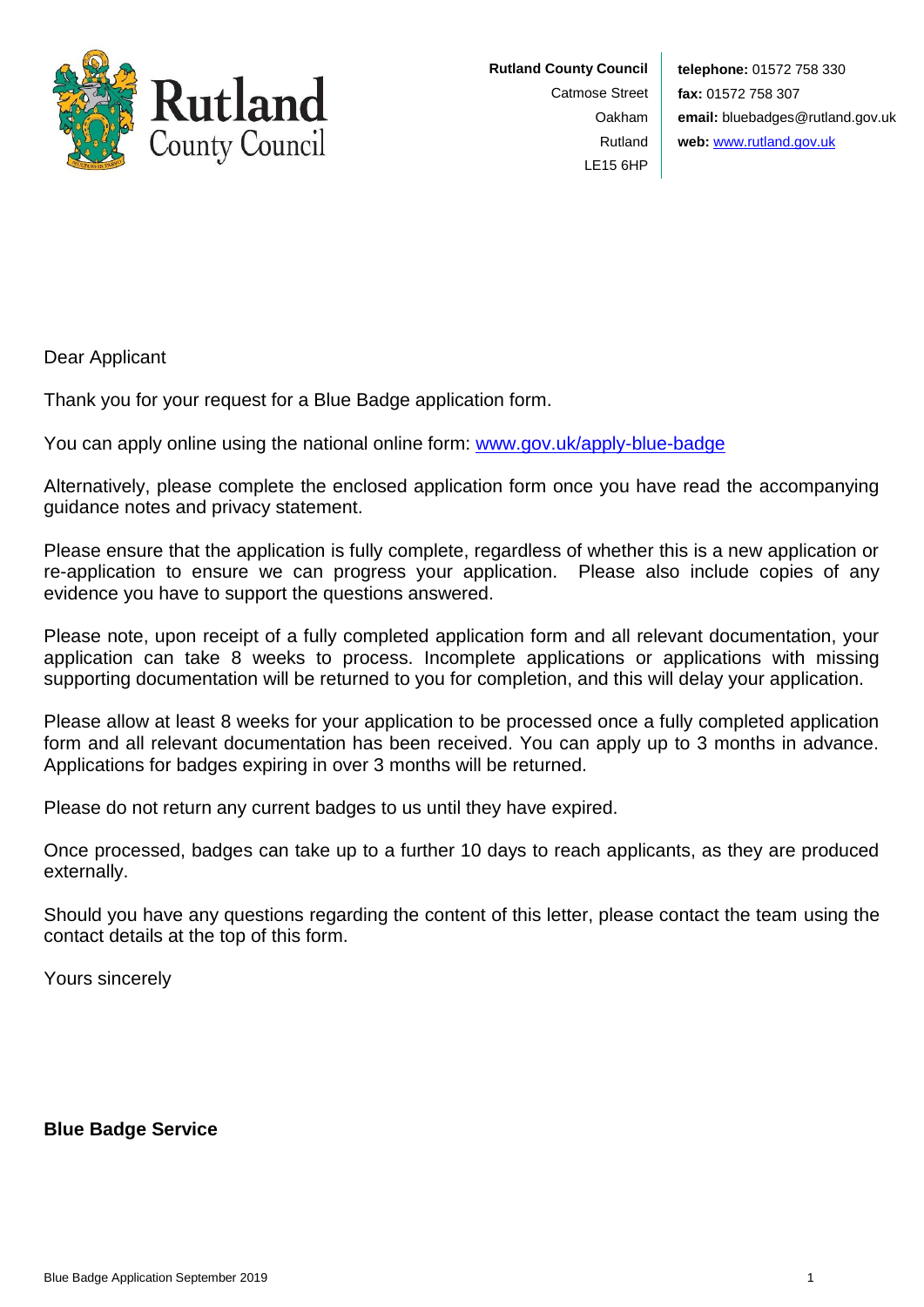# **Guidance**

The aim of The Blue Badge (Disabled Persons' Parking) Scheme is to help disabled people with severe mobility problems to access goods and services, by allowing them to park close to their destination. An individual's eligibility for a Blue Badge is considered in terms of being 'eligible without further assessment' or 'eligible subject to further assessment'.

Before completing your application please consider the guidance regarding eligibility and sign the declaration. Rutland County Council may refuse to issue a badge if you do not provide adequate evidence that you meet the eligibility criteria. Please complete all relevant sections of the application form and supply the appropriate documents to confirm your address, identity and evidence of eligibility.

# **The 'eligible without further assessment' criteria**

People who will be issued with a badge without further assessment are those who are more than two years old and:

- Receives the Higher Rate of the Mobility Component of the Disability Living Allowance (HRMCDLA); or
- Receives 8 points or more under the "moving around" activity of the mobility component of Personal Independence Payment (PIP); or
- Is registered blind (severely sight impaired); NB Partially sighted applicants are required to complete section 4 in full, as they are not entitled to a badge automatically. Or
- Receives a War Pensioner's Mobility Supplement (WPMS); or
- Has been both awarded a lump sum benefit at tariffs 1-8 of the Armed Forces Compensation Scheme and certified as having a permanent and substantial disability which causes inability to walk or very considerable difficulty in walking; or
- Receives 10 points under descriptor E of the "planning and following journeys" activity of the mobility component of Personal Independence Payment (PIP)

# **The 'eligible subject to further assessment' criteria**

People who may be issued with a badge after further assessment by Rutland County Council are those who are more than two years old and fall within one or more of the following descriptions:

- Drives a vehicle regularly, has a severe disability in both arms and is unable to operate, or has considerable difficulty in operating, all or some types of parking meter; or
- Has an enduring and substantial disability that causes inability to walk or very considerable difficulty in walking.
- Experience very considerable difficulty whilst walking; which may include very considerable psychological distress
- Is at risk of serious harm when walking; or pose, when walking, a risk of serious harm to any other person

In addition, a child under 3 may be eligible if they meet one of the following descriptions:

- A child (under the age of 3) who, on account of a condition, must always be accompanied by bulky medical equipment which cannot be carried around with the child without great difficulty;
- A child (under the age of 3) who, on account of a condition, must always be kept near a motor vehicle so that, if necessary, treatment for that condition can be given in the vehicle or the child can be taken quickly in the vehicle to a place where such treatment can be given.

# **You do not qualify if:**

- Your condition does not impact your mobility or you have a temporary condition such as a broken leg.
- In all cases, entitlement depends on the applicant's difficulty when walking, and considerations such as difficulty in carrying parcels or luggage are not to be taken into account.
- Applicants are unlikely to qualify if the presence of someone supporting the applicant negates the risk and reduces or prevents the psychological distress caused.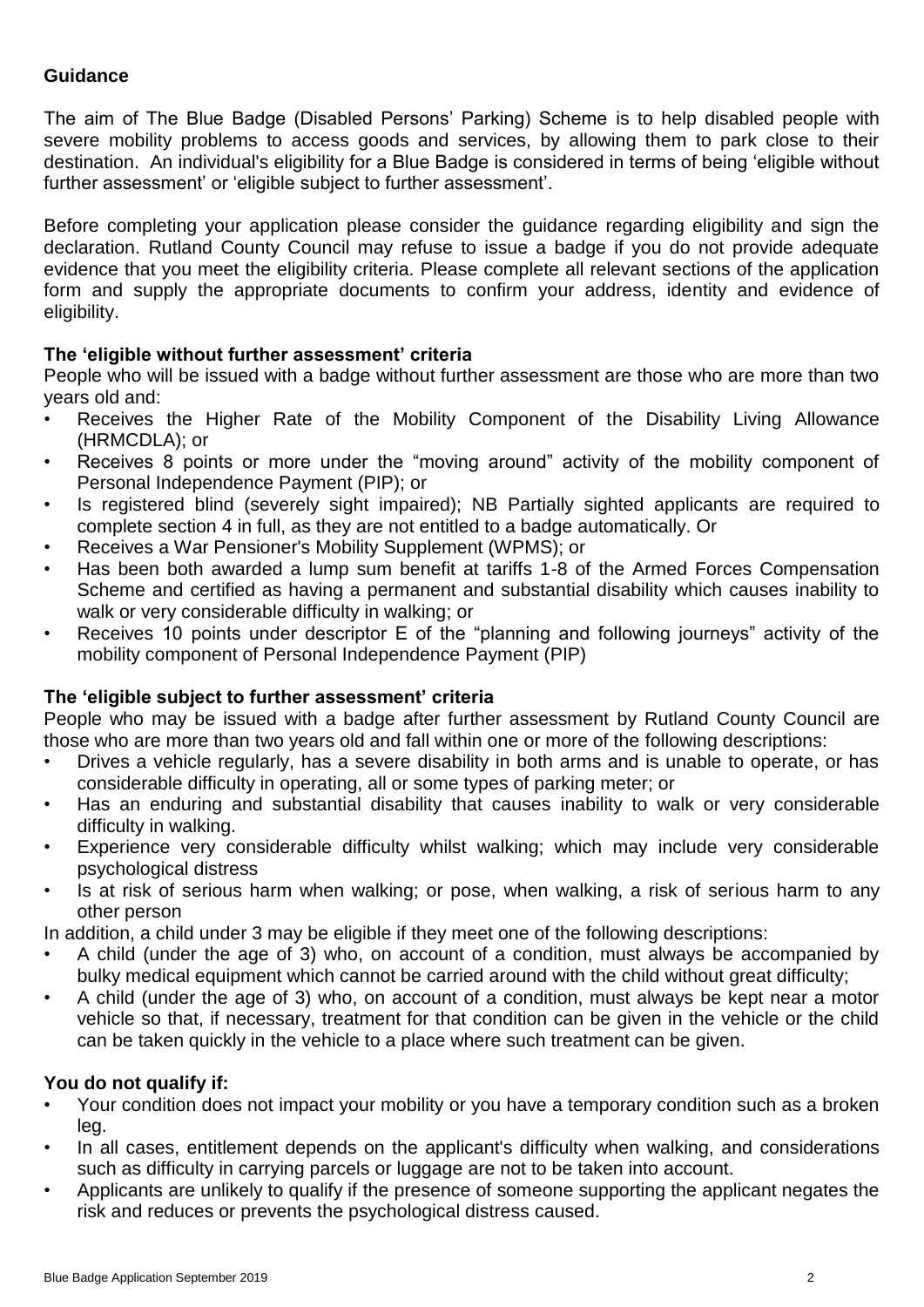# *Please return to:*

Blue Badge Service, Catmose Street, Oakham, Rutland, LE15 6HP **Telephone:** 01572 758330 **Email:** bluebadges@rutland.gov.uk



Apply online at [www.gov.uk/apply-blue-badge](http://www.gov.uk/apply-blue-badge)

# **Individual Blue Badge Application Form – Applicant Information**

This application needs to contain information about the applicant (the person the badge is for), This should not be the details of anyone assisting them with their application.

| Title (Mr, Mrs, Miss, Ms, Other):                                                                                                                                                                                                                                                                                                                                 |                      |                 | <b>National Insurance Number</b> |  |
|-------------------------------------------------------------------------------------------------------------------------------------------------------------------------------------------------------------------------------------------------------------------------------------------------------------------------------------------------------------------|----------------------|-----------------|----------------------------------|--|
| <b>First Names (in full):</b>                                                                                                                                                                                                                                                                                                                                     |                      |                 |                                  |  |
| Surname:                                                                                                                                                                                                                                                                                                                                                          |                      |                 |                                  |  |
| <b>Surname at birth:</b>                                                                                                                                                                                                                                                                                                                                          |                      |                 |                                  |  |
| Gender:                                                                                                                                                                                                                                                                                                                                                           | Male                 | Other<br>Female | Date of Birth (DD/MM/YYYY):      |  |
| <b>Place of Birth:</b>                                                                                                                                                                                                                                                                                                                                            | Town:                |                 |                                  |  |
|                                                                                                                                                                                                                                                                                                                                                                   | Country:             |                 |                                  |  |
|                                                                                                                                                                                                                                                                                                                                                                   | <b>Email Address</b> |                 |                                  |  |
| <b>Applicant Home Address Details</b><br>Postcode                                                                                                                                                                                                                                                                                                                 |                      |                 |                                  |  |
| Full<br><b>Address</b>                                                                                                                                                                                                                                                                                                                                            |                      |                 |                                  |  |
| Mobile<br>Home<br>Tel.<br>Tel.                                                                                                                                                                                                                                                                                                                                    |                      |                 |                                  |  |
| Photograph: Please enclose or email one recent photograph of the applicant, taken within the last<br>six months against a plain light background and showing the person's full face so that they can be<br>easily identified. The photograph will be placed on the back of the badge and will not be visible when<br>the badge is being displayed in the vehicle. |                      |                 |                                  |  |
| Please ensure that the applicant's name is on the back of the photograph. We check supplied                                                                                                                                                                                                                                                                       |                      |                 |                                  |  |

photographs against any previous applications and cannot accept photographs submitted for previous badges.

# **Badge fee: £10 (See detailed guidance notes at the end of the application form)**

You can pay by Credit / Debit Card or Cheque. Cash and postal orders are not accepted. Payment will only be taken if your application for a Blue Badge is successful. Do not enclose payment with this form. We will contact you for payment if your application is successful.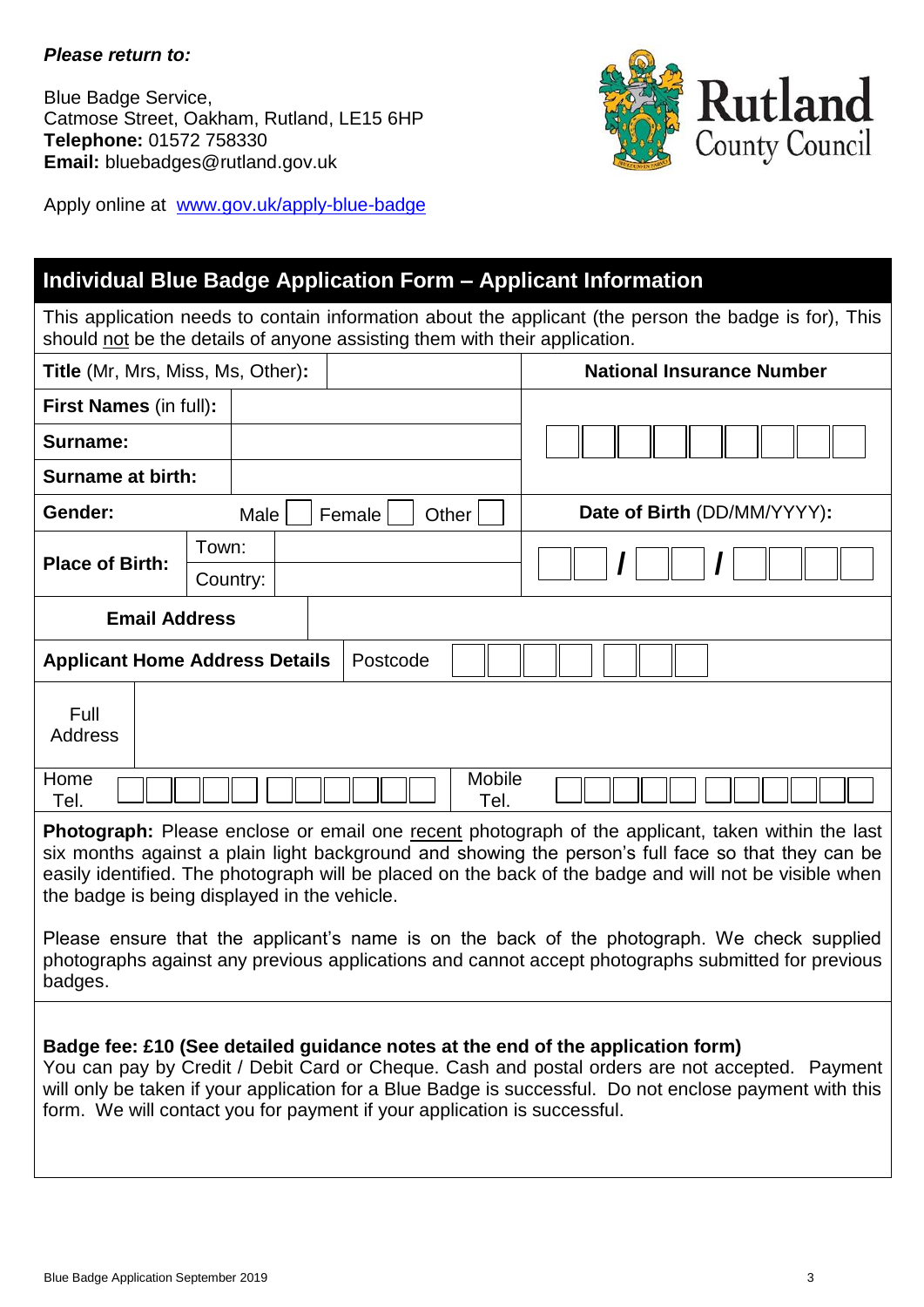# **Section 1 – Declarations and signatures – To be completed by all applicants**

Please read the following declarations thoroughly. Providing fraudulent information may result in prosecution and a fine.

In order to comply with the Data Protection Act and the General Data Protection Regulation (GDPR), which came into effect in May 2018, we have to provide you with information about the personal data you give to us. This information is set out below:

Rutland County Council is the data controller for the personal information you may provide. You can contact us by phone on 01572 722577, via email to [dataprotection@rutland.gov.uk](mailto:dataprotection@rutland.gov.uk) or by writing to us at Data Protection Catmose House Oakham Rutland LE15 6HP.

Your information will be used so that we can administer 'The Blue Badge (Disabled Persons' Parking) Scheme' which introduced on 1 December 1971 by means of Regulations made under Section 21 of the Chronically Sick and Disabled Persons Act 1970 (Badges for display on motor vehicles use by disable persons). This Act was amended by the Disabled Person's Parking Badges Act 2013.

Your personal data may be shared with other teams within the council in order to provide a service to you, to ensure our records are kept up to date or otherwise where we are required to do so under other legislation. We may share the data with third parties if we are required by law to do so, this may include the Police or Government Agencies. We will not sell your data or use it for marketing purposes without your consent.

We will keep your data for 3 years and 6 months from the date of application. This is in accordance with current legislation.

You have the following rights under the GDPR. Please note not all of these rights apply to all processing. Further details on each right can be found on our website [\(https://www.rutland.gov.uk\)](https://www.rutland.gov.uk/)

You have the following rights under the GDPR. Please note not all of these rights apply to all processing. Further details on each right can be found on our website [\(https://www.rutland.gov.uk\)](https://www.rutland.gov.uk/)

- *The right to be informed.*
- *The right of access.*
- *The right to rectification*
- *The right to erasure*
- *The right to restrict processing*
- *The right to data portability*
- *The right to object*
- *Rights related to automated decision making, including profiling'*



Rutland County Council would like to contact you to provide you with information on other Council Services. If you consent to us contacting you for this purpose please tick here.

If you are not happy with the way the council is handling your personal information you have the right to lodge a complaint with the Information Commissioner's Office [www.ico.org.uk](http://www.ico.org.uk/)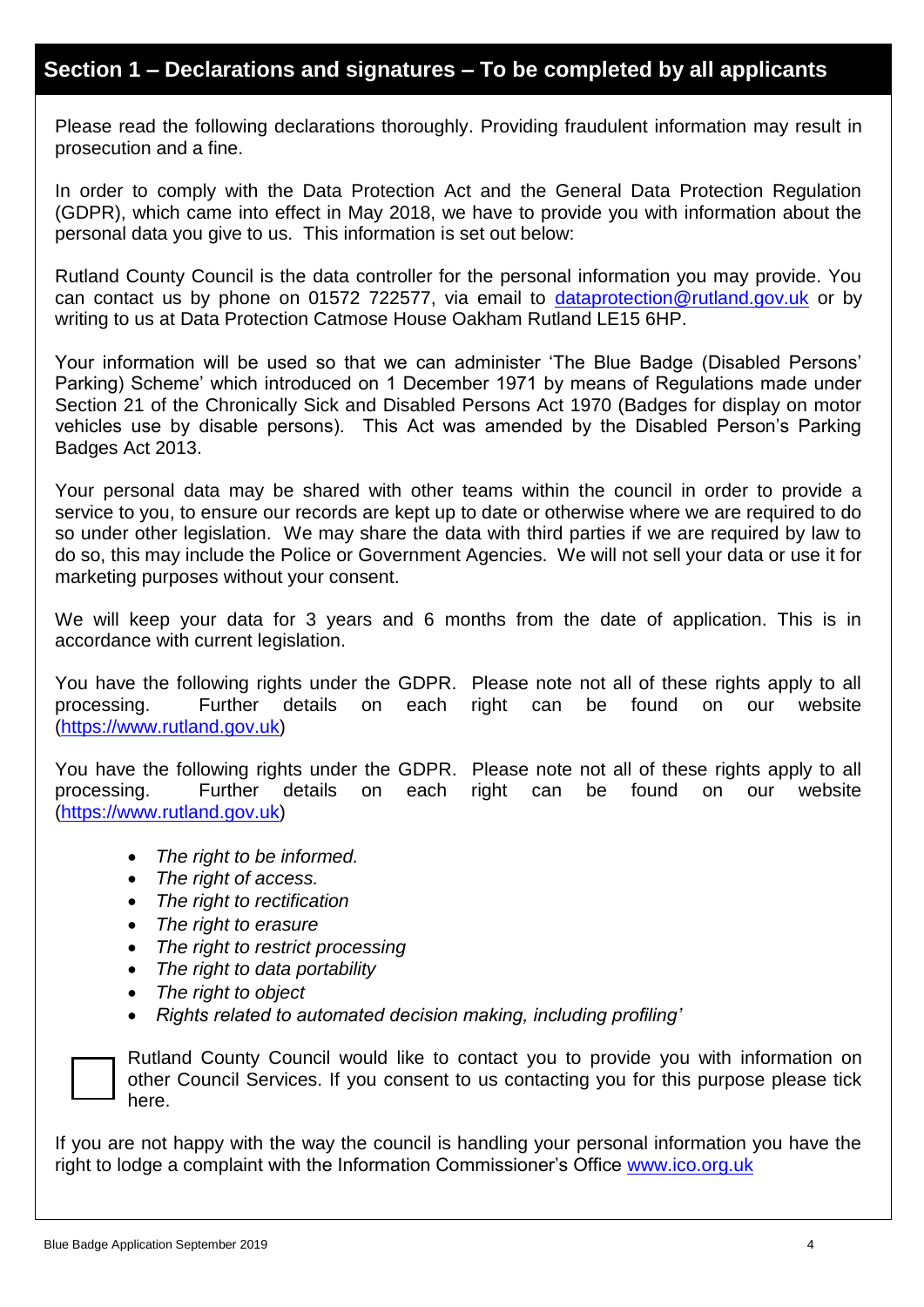- 1. **I confirm that**, as far as I know, the details I have provided are complete and accurate. I realise that you may take action against me if I have provided false information in this application form. I understand that I must promptly inform my local authority of any changes that may affect my entitlement to a badge. I understand that Rutland County Council may reassess my eligibility at any point should there be any concerns regarding ongoing eligibility.
- 2. **I confirm that** the photographs I have submitted with my application are a true likeness, taken within the last 6 months. I understand that, if my application is successful, I must not allow any other person to use the badge for their benefit and that I must only use the badge in accordance with the rules of the scheme as set out in the "Blue Badge scheme: rights and responsibilities in England" leaflet which will be sent to me with the badge.
- 3. **I understand** that I must not hold more than one valid Blue Badge at any time. I understand that the local authority may need to contact an accredited healthcare professional for the purpose of clarifying any information or documentation provided with this application form. I understand that I may be required to undertake an assessment with a healthcare professional who is independent of my existing care and treatment in order to determine my eligibility for a Blue Badge.

# **Please provide your signature against the declarations in section 1 above. Applications will not be processed if this section is not completed.**

| Your signature                                                               |  |                             |                                       |
|------------------------------------------------------------------------------|--|-----------------------------|---------------------------------------|
| Date of application<br>(DD/MM/YYYY)                                          |  |                             |                                       |
| Please print your name here                                                  |  |                             |                                       |
| If you have signed on behalf of the applicant, please tell us the following: |  |                             |                                       |
| Your name                                                                    |  |                             | Your relationship to<br>the applicant |
|                                                                              |  | Cognitive Impairment        |                                       |
| Reason the<br>applicant is unable<br>to sign                                 |  | <b>Physical Impairment</b>  |                                       |
|                                                                              |  | Applicant is under 18       |                                       |
|                                                                              |  | Other (please state in box) |                                       |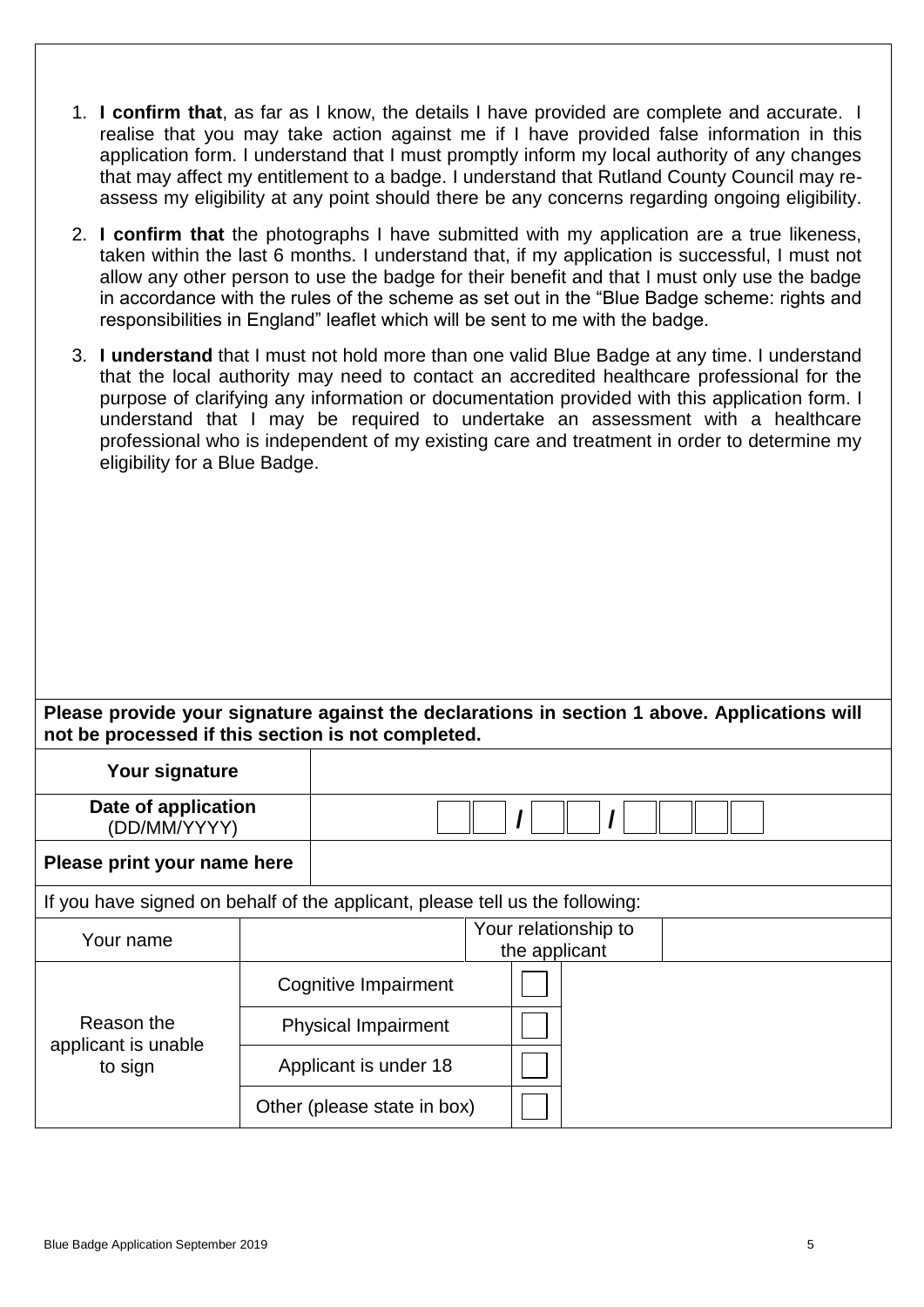| Section 2 – Additional Information – Questions for all applicants                                                                                                                                                                                                                                                                                                                                                                                                         |  |  |
|---------------------------------------------------------------------------------------------------------------------------------------------------------------------------------------------------------------------------------------------------------------------------------------------------------------------------------------------------------------------------------------------------------------------------------------------------------------------------|--|--|
| Do you currently hold, or have<br>If Yes, please answer the following:<br>No:<br>Yes:<br>you held a Blue Badge before?                                                                                                                                                                                                                                                                                                                                                    |  |  |
| Which local authority issued you with the last badge?                                                                                                                                                                                                                                                                                                                                                                                                                     |  |  |
| What is the serial number on the last badge?                                                                                                                                                                                                                                                                                                                                                                                                                              |  |  |
| Previous badge expiry date (DD/MM/YYYY):                                                                                                                                                                                                                                                                                                                                                                                                                                  |  |  |
| Proof of your address, dated within the last 12 months:<br>We need to check that you are a resident in this local authority area before we can process your<br>application. Please select one of the following options and provide a <b>photocopy</b> of the original<br>documentation where relevant. Original Documents will not be returned to applicants.<br>Please provided one of the following, bearing your name and address, dated within the last 12<br>months: |  |  |
| <b>Council Tax Bill</b><br><b>Bank/Building Society statement</b><br>Gas/Electricity/Water/Telephone Bill<br>Benefit Letter (with Address shown)<br>Driving Licence (if not used for Identity proof)<br>Payslip (with Address shown)<br>Pension/HMRC/Tax Credit Letter                                                                                                                                                                                                    |  |  |
| Proof of your identity:<br>We need to check your identity to reduce the potential for fraudulent applications for a Blue Badge.<br>You must attach a <b>photocopy</b> of <b>one</b> of the following as proof of your identity. Do not send original<br>documents as original documents will not be returned to applicants.                                                                                                                                               |  |  |
| Birth certificate / adoption certificate<br>Marriage / Divorce certificate<br>Civil Partnership/Dissolution certificate<br><b>Valid Passport</b><br>Valid driving licence (if not used for Address proof)                                                                                                                                                                                                                                                                 |  |  |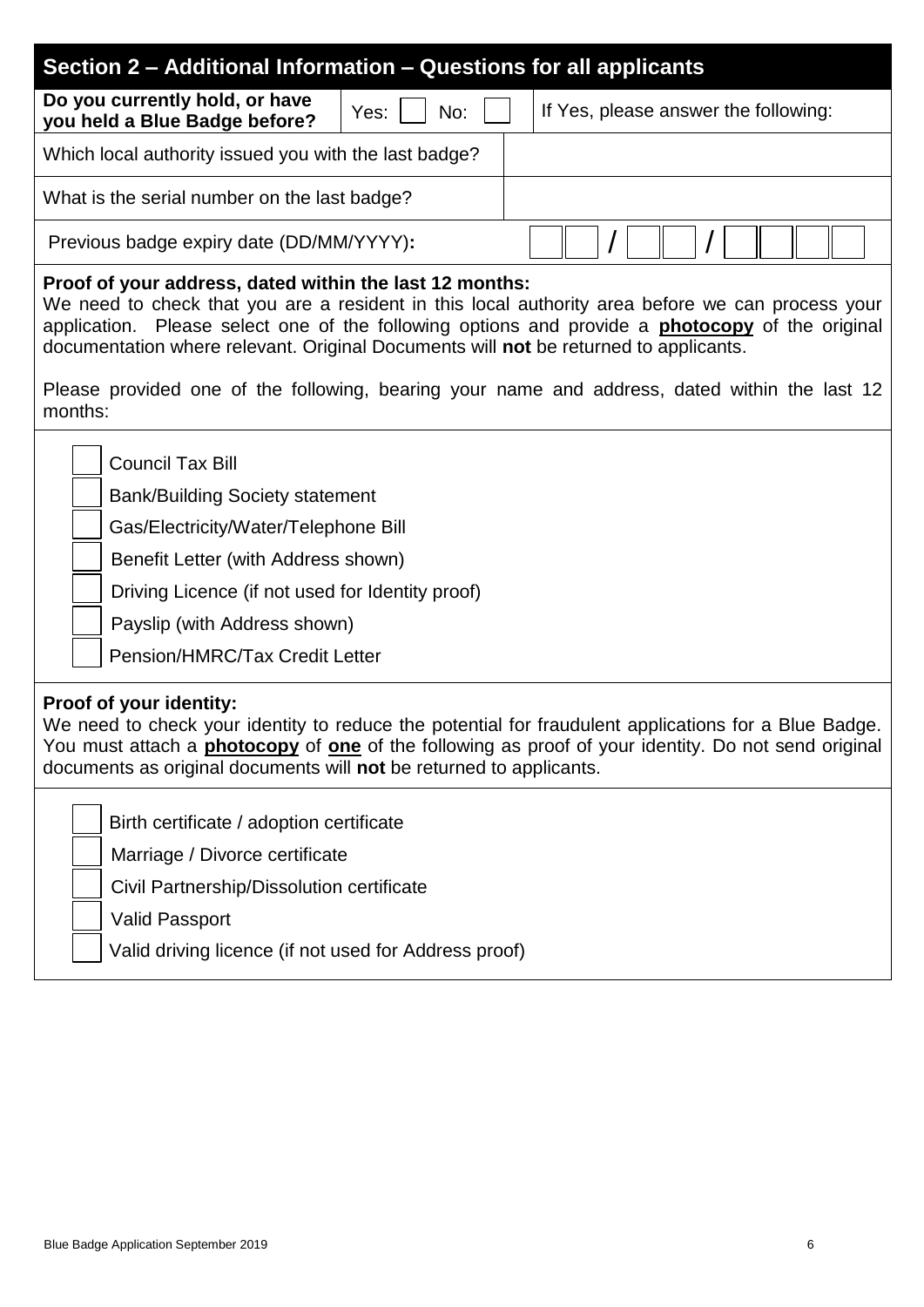| Section 3 – Questions for Automatic Qualifying Applicants<br>(Eligible without further assessment)                                                                                                                                                                                                                                                                                                                                                                                       |  |  |  |
|------------------------------------------------------------------------------------------------------------------------------------------------------------------------------------------------------------------------------------------------------------------------------------------------------------------------------------------------------------------------------------------------------------------------------------------------------------------------------------------|--|--|--|
| These questions are intended for people who may qualify for a Blue Badge automatically because<br>they are in receipt of an automatically qualifying benefit.<br>If you are unsure whether these questions apply to you, please read Section 2 of the guidance notes.                                                                                                                                                                                                                    |  |  |  |
| 3a) People who are severely sight impaired (blind)                                                                                                                                                                                                                                                                                                                                                                                                                                       |  |  |  |
| Are you registered as blind (severely sight impaired)?<br>Yes:<br>No:                                                                                                                                                                                                                                                                                                                                                                                                                    |  |  |  |
| If YES, please state which local authority you are<br>registered with, and your registration number:                                                                                                                                                                                                                                                                                                                                                                                     |  |  |  |
| 3b) People who receive the Higher Rate of the Mobility Component of Disability Living Allowance                                                                                                                                                                                                                                                                                                                                                                                          |  |  |  |
| Do you receive the Higher Rate<br>Have you been<br>of the Mobility Component of<br>awarded this benefit<br>Yes:<br>Yes:<br>No:<br>No:<br><b>Disability Living Allowance?</b><br>indefinitely?                                                                                                                                                                                                                                                                                            |  |  |  |
| If NO, when is your award of this benefit due to end?<br>(DD/MM/YYYY)                                                                                                                                                                                                                                                                                                                                                                                                                    |  |  |  |
| You must provide a <b>photocopy</b> of either your original letter of entitlement (if issued in the last 12<br>months) or your annual up-rating letter. If you have lost this letter you can contact DWP on 0800 121<br>4433 to request a replacement. This must show your current name and address.                                                                                                                                                                                     |  |  |  |
| The entitlement summary is not sufficient evidence on its own, and you must include the first page of<br>your award or annual up-rating letter. Please note that we may also check that you are in receipt of<br>this award with the Department for Work and Pensions. You will only be issued a badge until the<br>expiry date of your current entitlement, as shown on the letter you provide as evidence, or for 3 years<br>from the date of issue, whichever is the shortest period. |  |  |  |
| Attendance Allowance and Care Component of Disability Living Allowance are not valid for<br>this entitlement.                                                                                                                                                                                                                                                                                                                                                                            |  |  |  |
| 3c) People who receive the War Pensioner's Mobility Supplement                                                                                                                                                                                                                                                                                                                                                                                                                           |  |  |  |
| Do you receive War Pensioners Mobility Supplement?<br>Yes:<br>No:                                                                                                                                                                                                                                                                                                                                                                                                                        |  |  |  |
| If you are in receipt of the War Pensioner's Mobility Supplement you must enclose a photocopy of<br>the original letter of entitlement to this benefit. You should have an award letter from the Service<br>Personnel and Veterans Agency (SPVA). If you have lost this letter, then the agency can be<br>contacted via the free-phone enquiry number: 0808 1914 218.                                                                                                                    |  |  |  |
|                                                                                                                                                                                                                                                                                                                                                                                                                                                                                          |  |  |  |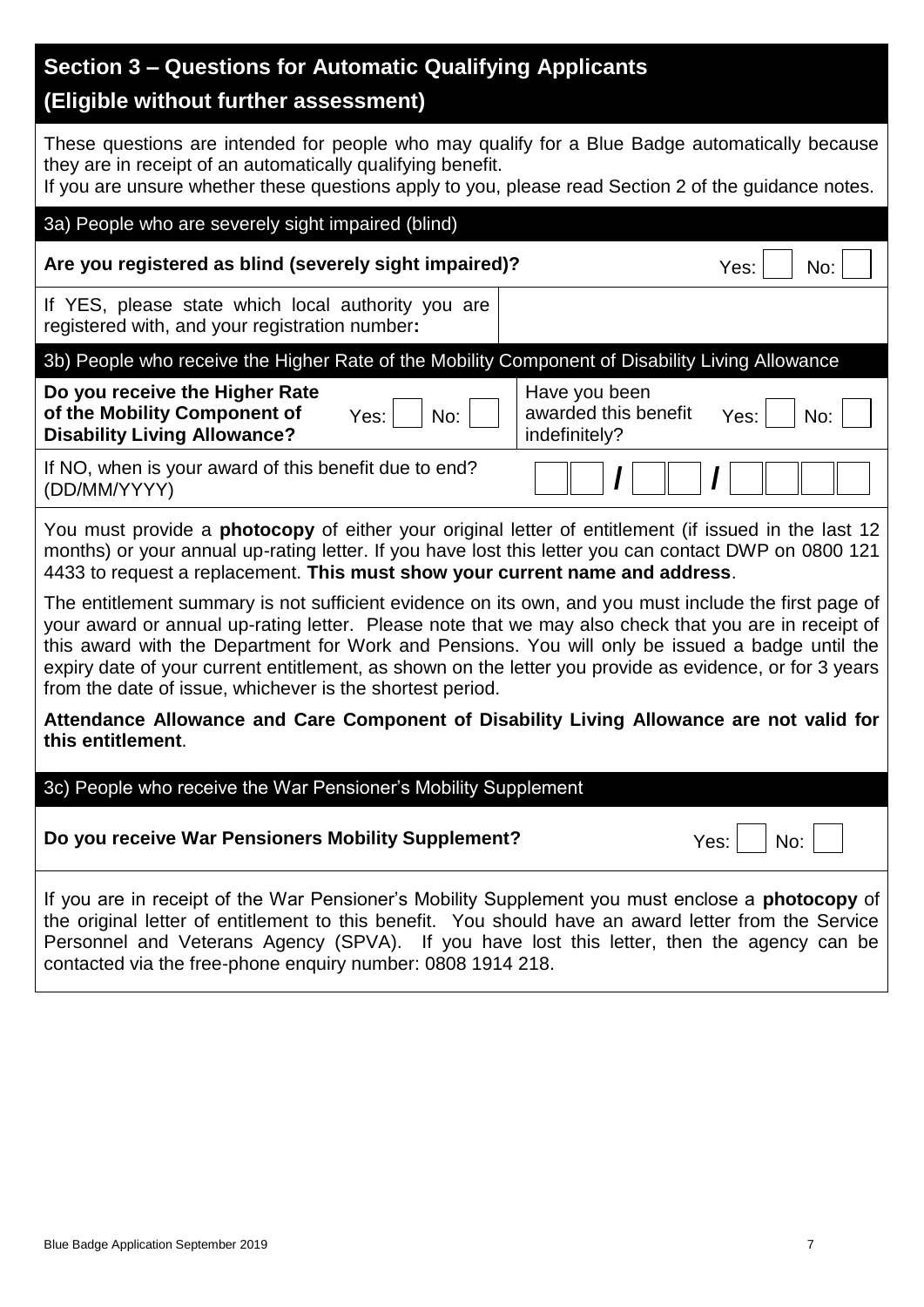3d) People who receive a benefit under the Armed Forces and Reserve Forces (Compensation) Scheme

Have you received a lump sum benefit under the Armed Forces and Reserve Forces (AFRF Compensation) Scheme within tariff levels 1 - 8 (inclusive) and have been certified by the SPVA as having a permanent and substantial disability which causes inability to walk or very considerable difficulty walking?

If you are in receipt of the above mentioned award under the AFRF Compensation Scheme, the Service Personnel and Veterans Agency (SPVA) will have issued you with a letter confirming the level of your award and also confirming that you have been assessed as having a permanent and substantial disability which causes inability to walk or very considerable difficulty in walking. **You must enclose a copy of the original of this letter as proof of entitlement**. If you have lost this letter, then the agency can be contacted via the free-phone enquiry number: 0808 1914 2 18

**If you have answered "Yes" to any of the questions in Section 3 and can provide the relevant documentation as requested, please submit your application. If you did not answer "Yes" to any of the above, please continue to Section 4.**

Yes: No: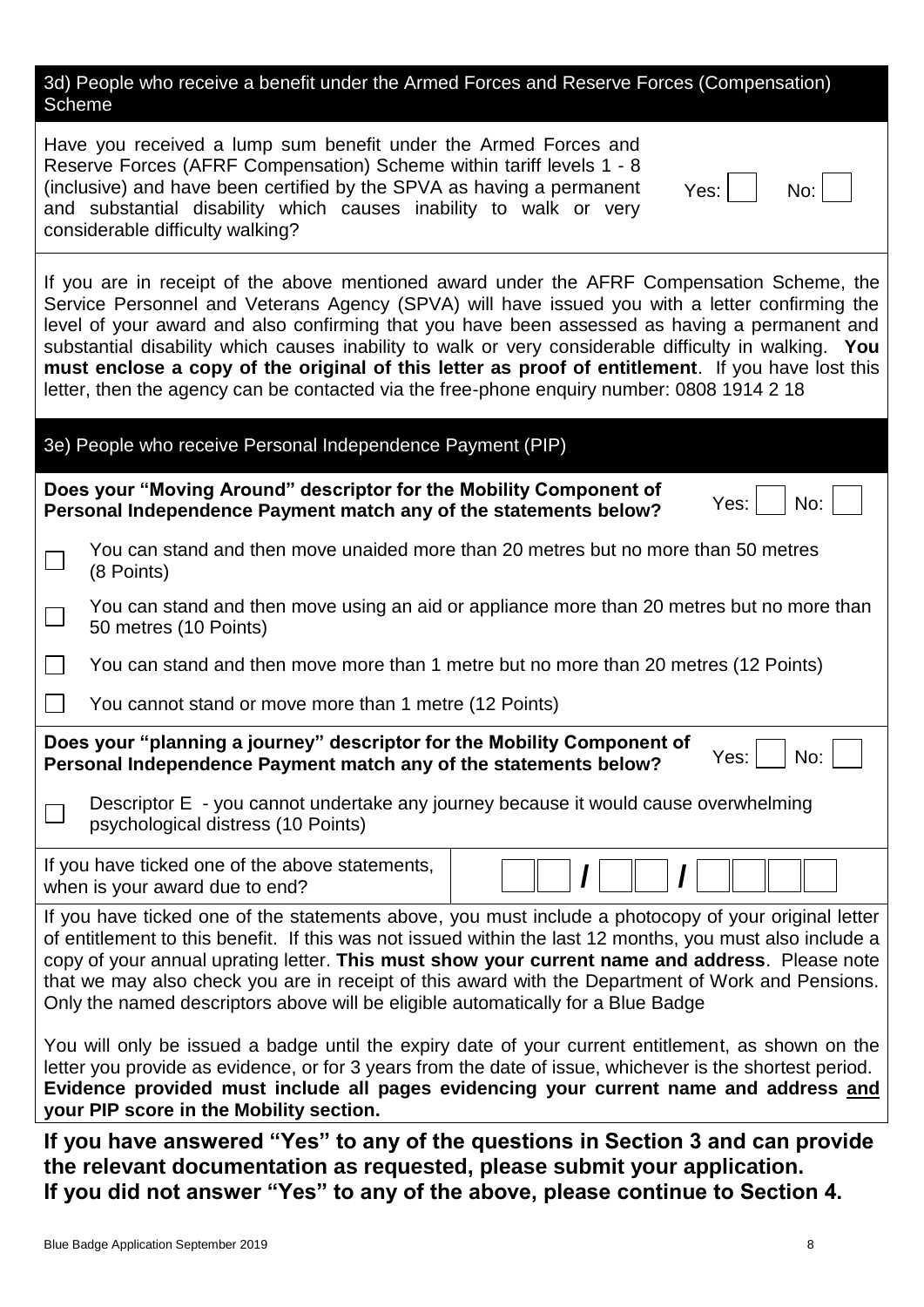# **Section 4 – Questions for Applicants who do not automatically qualify (Eligible subject to further assessment applicants)**

These questions are intended for people who have answered NO to all of the questions in Section 3. Please also include copies of any evidence you have to support the questions answered.

If you are unsure whether these questions apply to you, please read the guidance notes included with this application form. Failure to fully complete this section if applicable may result in your application being returned to you.

# **Please describe any medical conditions / disabilities you have been diagnosed with.**

If you know them, please state the medical terms for the condition you have been diagnosed with.

**Please describe any surgery or courses of treatment you have had or are having and / or specialist clinics you have attended in relation to each medical condition / disability you have mentioned.** Please also state when you completed any relevant surgery or treatment or attended specialist clinic

| Surgeries / Treatments / Clinics | Dates |
|----------------------------------|-------|
|                                  |       |
|                                  |       |
|                                  |       |
|                                  |       |
|                                  |       |
|                                  |       |

# **What medication do you take in relation to your conditions / disabilities?**

Please provide a recent repeat prescription form from your Doctor if available.

| Medication | Dosage | Frequency |
|------------|--------|-----------|
|            |        |           |
|            |        |           |
|            |        |           |
|            |        |           |
|            |        |           |
|            |        |           |
|            |        |           |
|            |        |           |
|            |        |           |
|            |        |           |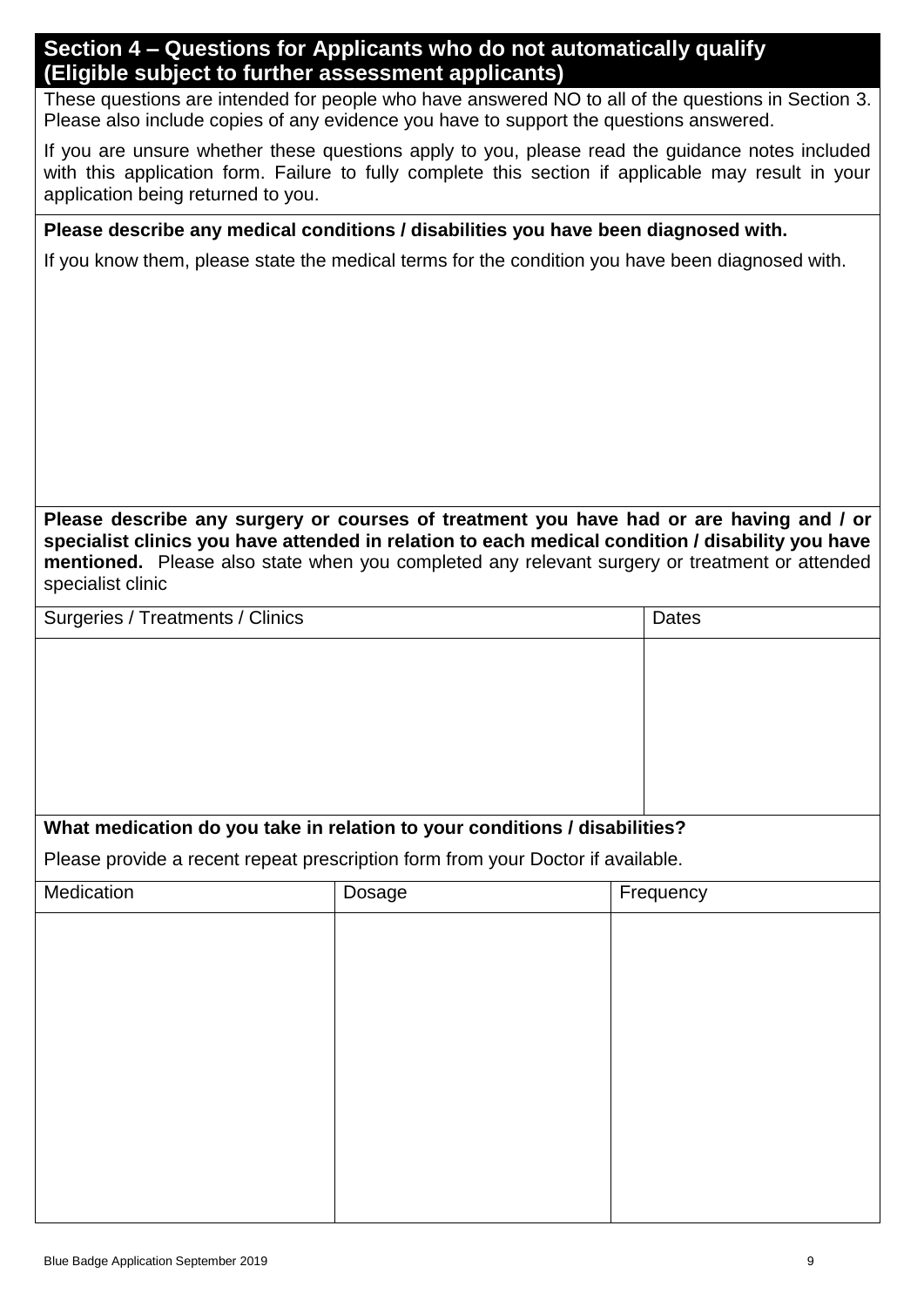| Do you have a condition or disability which means you cannot walk<br>or find walking very difficult?                                                                                                                                                                                                                                                                                                        |  | No:<br>Yes:      |  |
|-------------------------------------------------------------------------------------------------------------------------------------------------------------------------------------------------------------------------------------------------------------------------------------------------------------------------------------------------------------------------------------------------------------|--|------------------|--|
| If you answered Yes above, please continue answering the questions in this section.                                                                                                                                                                                                                                                                                                                         |  |                  |  |
| If you answered No above and are applying because you have a Non Visible condition, please go to<br>Section 5.                                                                                                                                                                                                                                                                                              |  |                  |  |
| How do the conditions / disabilities you have described affect your ability to walk?<br>Please tick all that apply, then answer the additional questions for each section below. To help you,<br>these sections always start with a question in <b>Bold.</b><br>Excessive pain<br>Excessive breathlessness<br>Balance, Co-ordination or posture<br>It's dangerous to my health and safety<br>Something else |  |                  |  |
| If you have ticked that you suffer from excessive pain please answer the following:                                                                                                                                                                                                                                                                                                                         |  |                  |  |
| I take pain medication to cope with the pain                                                                                                                                                                                                                                                                                                                                                                |  | Yes:<br>No:      |  |
| When I take my pain relief medication, I am able to cope with the pain                                                                                                                                                                                                                                                                                                                                      |  | Yes:<br>No:      |  |
| Even after taking pain relief medication I have to stop and take regular breaks                                                                                                                                                                                                                                                                                                                             |  | Yes:<br>No:      |  |
| Even after taking pain relief medication the pain makes me physically sick                                                                                                                                                                                                                                                                                                                                  |  | Yes:<br>No:      |  |
| Even after taking pain relief medication I am frequently in so much pain that<br>Yes:<br>No:<br>walking for more than 2 minutes is unbearable                                                                                                                                                                                                                                                               |  |                  |  |
| Please describe the pain and any methods you use to alleviate this pain                                                                                                                                                                                                                                                                                                                                     |  |                  |  |
| Please explain below what pain relief you are using and how frequently it is required:                                                                                                                                                                                                                                                                                                                      |  |                  |  |
| Pain Reliever                                                                                                                                                                                                                                                                                                                                                                                               |  | Frequency of Use |  |
|                                                                                                                                                                                                                                                                                                                                                                                                             |  |                  |  |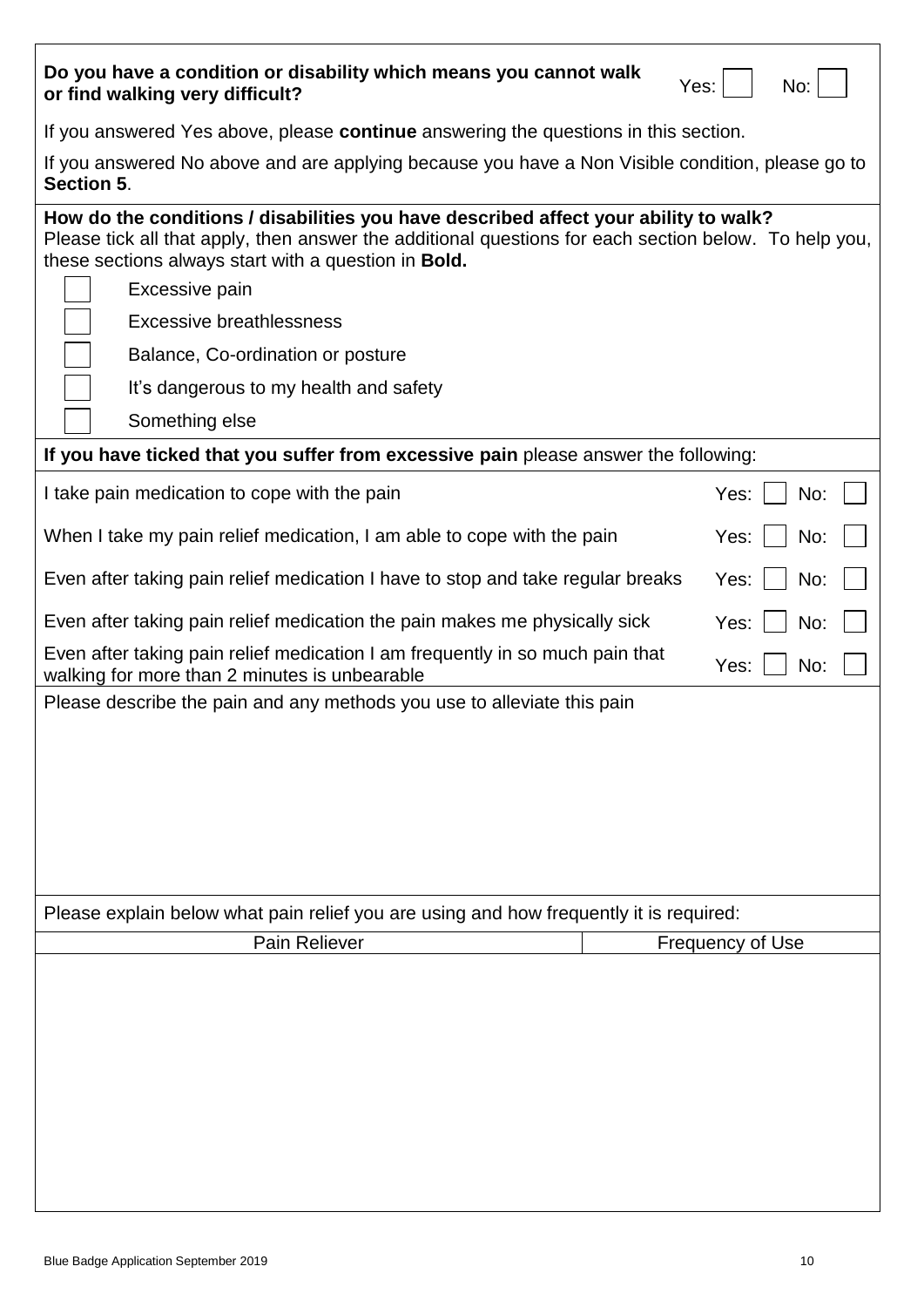| If you have ticked that you suffer from excessive breathlessness please answer the following:                                  |             |  |  |
|--------------------------------------------------------------------------------------------------------------------------------|-------------|--|--|
| I get breathless when walking up a slight hill                                                                                 | No:<br>Yes: |  |  |
| I get breathless when trying to keep up with others on level ground                                                            | No:<br>Yes: |  |  |
| I get breathless when walking on level ground at my own pace                                                                   | No:<br>Yes: |  |  |
| I get breathless when getting dressed or trying to leave my home                                                               | No:<br>Yes: |  |  |
| Please describe when you get breathless if not answered above and any methods you use to<br>alleviate this.                    |             |  |  |
| If you have ticked that you suffer from Balance, Coordination or posture issues, please                                        |             |  |  |
| answer the following:                                                                                                          |             |  |  |
| I can walk around a supermarket, with the support of a trolley                                                                 | No:<br>Yes: |  |  |
| I can walk up / down a single flight of stairs in a house                                                                      | No:<br>Yes: |  |  |
| I can only walk around indoors                                                                                                 | Yes:<br>No: |  |  |
| I can walk around a small shopping centre                                                                                      | No:<br>Yes: |  |  |
| I have seen a healthcare professional for a fall within the last 12 months                                                     | No:<br>Yes: |  |  |
| Please describe any other balance, coordination or posture difficulties you have and any methods<br>you use to alleviate these |             |  |  |
| If you have ticked that it is Dangerous to my health and safety, please describe how your<br>condition makes walking dangerous |             |  |  |
| Do you have a chest, lung or heart condition, or epilepsy?                                                                     | Yes:<br>No: |  |  |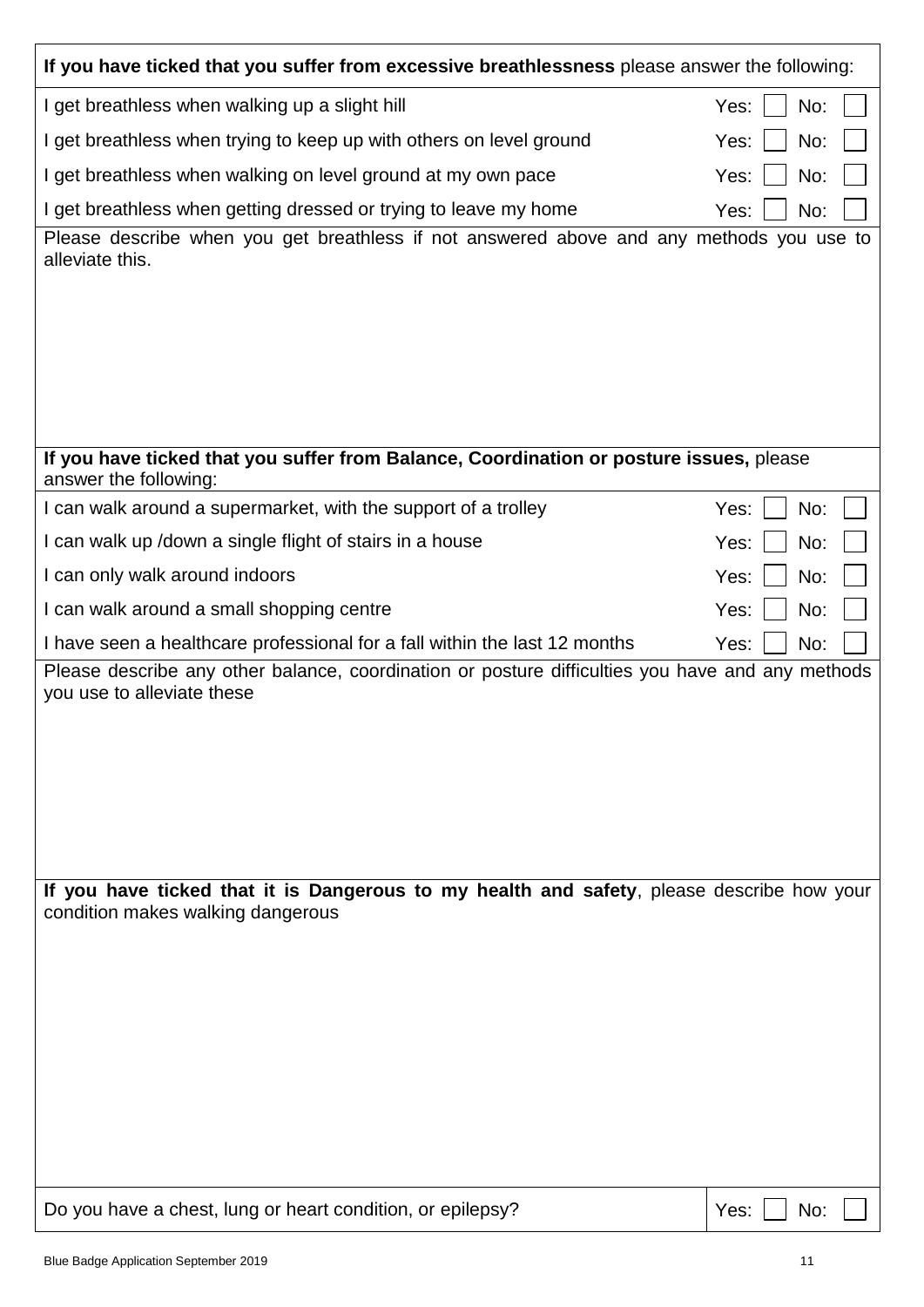| If you have ticked Something Else, please describe how your condition impacts you when walking |  |  |  |
|------------------------------------------------------------------------------------------------|--|--|--|
|------------------------------------------------------------------------------------------------|--|--|--|

# **Please outline below what aids and support you use when mobilising**.

| Aid (E.g. a wheelchair, crutches<br>or a member of your family)                                               | When do you need this help? | If it is an aid, how was it<br>provided? (E.g. hospital or<br>brought privately) |  |  |
|---------------------------------------------------------------------------------------------------------------|-----------------------------|----------------------------------------------------------------------------------|--|--|
|                                                                                                               |                             |                                                                                  |  |  |
|                                                                                                               |                             |                                                                                  |  |  |
|                                                                                                               |                             |                                                                                  |  |  |
|                                                                                                               |                             |                                                                                  |  |  |
|                                                                                                               |                             |                                                                                  |  |  |
|                                                                                                               |                             |                                                                                  |  |  |
|                                                                                                               |                             |                                                                                  |  |  |
| How long can you walk without stopping?                                                                       |                             |                                                                                  |  |  |
| (if you listed an aid above, then your answer should be when using that aid)                                  |                             |                                                                                  |  |  |
| I can't walk at all                                                                                           |                             |                                                                                  |  |  |
| Less than a minute                                                                                            |                             |                                                                                  |  |  |
| Between 1 and 5 minutes                                                                                       |                             |                                                                                  |  |  |
| Between 5 and 10 minutes                                                                                      |                             |                                                                                  |  |  |
| More than 10 minutes                                                                                          |                             |                                                                                  |  |  |
| Describe somewhere where you can walk from and to. Please be specific and use place names<br>or house numbers |                             |                                                                                  |  |  |
|                                                                                                               |                             |                                                                                  |  |  |
|                                                                                                               |                             |                                                                                  |  |  |
|                                                                                                               |                             |                                                                                  |  |  |
|                                                                                                               |                             |                                                                                  |  |  |
| How long does this journey take you?                                                                          |                             |                                                                                  |  |  |
|                                                                                                               |                             |                                                                                  |  |  |

**If you would like to give us information about a Non-Visible condition, please continue to Section 5.** 

**If you do not have a Non-Visible condition, please now submit your application**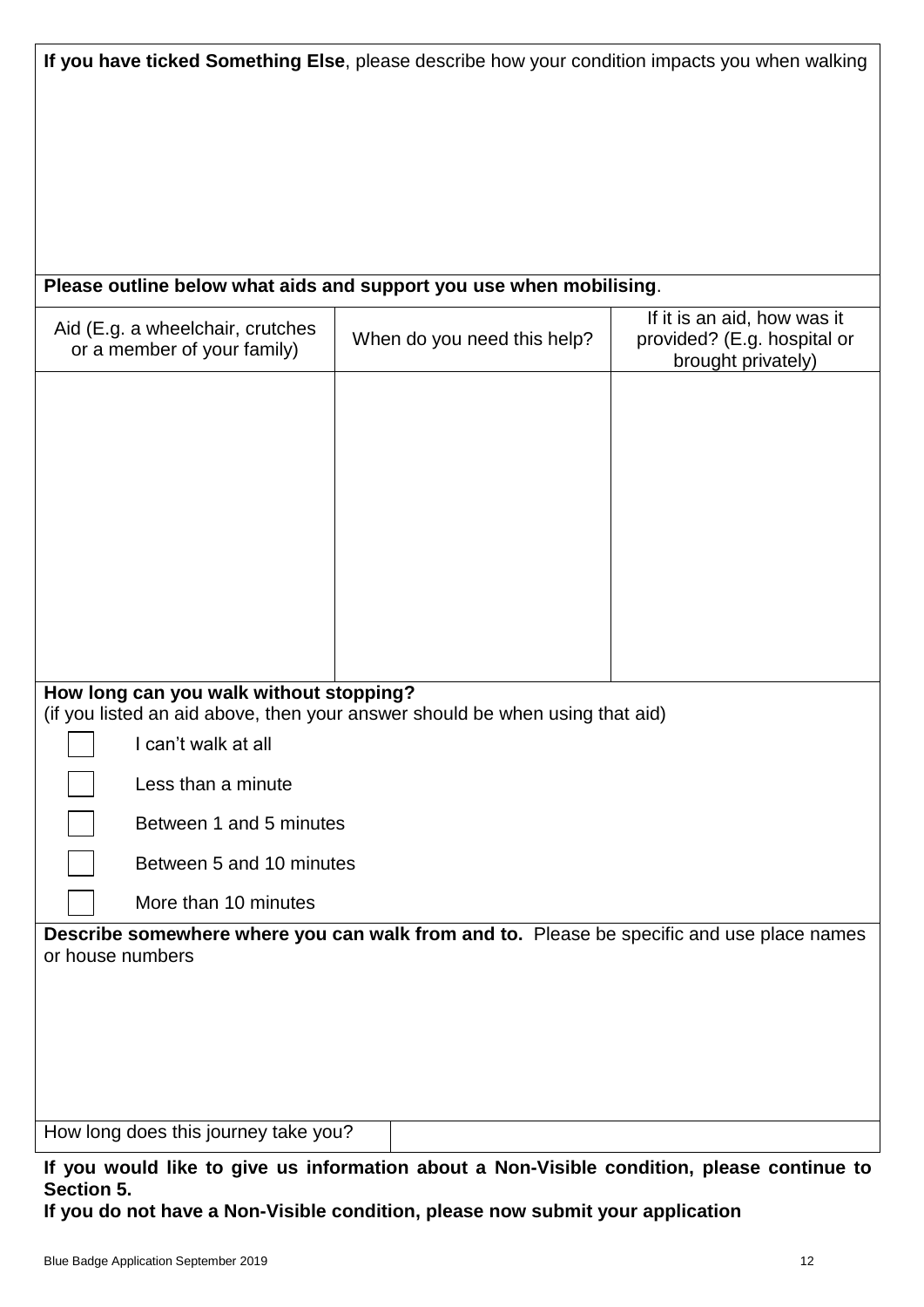| Section 5 - Questions for Applicants with Non-Visible (Hidden) conditions                                                                                                                                                                                    |                                                                                               |  |                                                                                                      |  |
|--------------------------------------------------------------------------------------------------------------------------------------------------------------------------------------------------------------------------------------------------------------|-----------------------------------------------------------------------------------------------|--|------------------------------------------------------------------------------------------------------|--|
| These questions are intended for people who have a non-visible condition. Please also include<br>copies of any evidence you have to support the questions answered.                                                                                          |                                                                                               |  |                                                                                                      |  |
| If you are unsure whether these questions apply to you, please read the guidance notes included<br>with this application form. Failure to fully complete this section if applicable may result in your<br>application being returned to you.                 |                                                                                               |  |                                                                                                      |  |
| How do the conditions / disabilities you have described affect you taking a journey?<br>Please tick all that apply, then answer the additional questions for each section below. To help you,<br>these sections always start with a question in <b>Bold.</b> |                                                                                               |  |                                                                                                      |  |
|                                                                                                                                                                                                                                                              | I am at risk near vehicles, in traffic or car parks                                           |  |                                                                                                      |  |
|                                                                                                                                                                                                                                                              | I struggle to plan or follow a journey                                                        |  |                                                                                                      |  |
|                                                                                                                                                                                                                                                              | could have on others                                                                          |  | I find it difficult or impossible to control my actions and lack awareness of the impact they        |  |
|                                                                                                                                                                                                                                                              | behavioural control                                                                           |  | I regularly have intense responses to overwhelming situations causing temporary loss of              |  |
|                                                                                                                                                                                                                                                              | I can become extremely anxious or fearful of public/open spaces                               |  |                                                                                                      |  |
|                                                                                                                                                                                                                                                              | Something else                                                                                |  |                                                                                                      |  |
|                                                                                                                                                                                                                                                              |                                                                                               |  | If you have ticked that you are a risk near vehicles, in traffic or car parks, when are you at risk? |  |
|                                                                                                                                                                                                                                                              | <b>Almost Never</b><br><b>Almost Every Journey</b>                                            |  |                                                                                                      |  |
|                                                                                                                                                                                                                                                              | Sometimes                                                                                     |  | <b>Every Journey</b>                                                                                 |  |
|                                                                                                                                                                                                                                                              | Please give examples of when you are at risk near vehicles, in traffic or car parks           |  |                                                                                                      |  |
|                                                                                                                                                                                                                                                              |                                                                                               |  |                                                                                                      |  |
|                                                                                                                                                                                                                                                              |                                                                                               |  |                                                                                                      |  |
| If you have ticked that you struggle to plan or follow a journey, what journeys does this apply                                                                                                                                                              |                                                                                               |  |                                                                                                      |  |
| to?                                                                                                                                                                                                                                                          |                                                                                               |  |                                                                                                      |  |
|                                                                                                                                                                                                                                                              | <b>Unfamiliar Journeys</b>                                                                    |  | All Journeys                                                                                         |  |
| If you have ticked that you find it difficult or impossible to control your actions and lack<br>awareness of the impact you could have on others, how often does this happen?                                                                                |                                                                                               |  |                                                                                                      |  |
|                                                                                                                                                                                                                                                              | <b>Almost Never</b>                                                                           |  | <b>Almost Every Journey</b>                                                                          |  |
|                                                                                                                                                                                                                                                              | Sometimes                                                                                     |  | <b>Every Journey</b>                                                                                 |  |
|                                                                                                                                                                                                                                                              | Please describe the kinds of incidents that have happened or are likely to happen on journeys |  |                                                                                                      |  |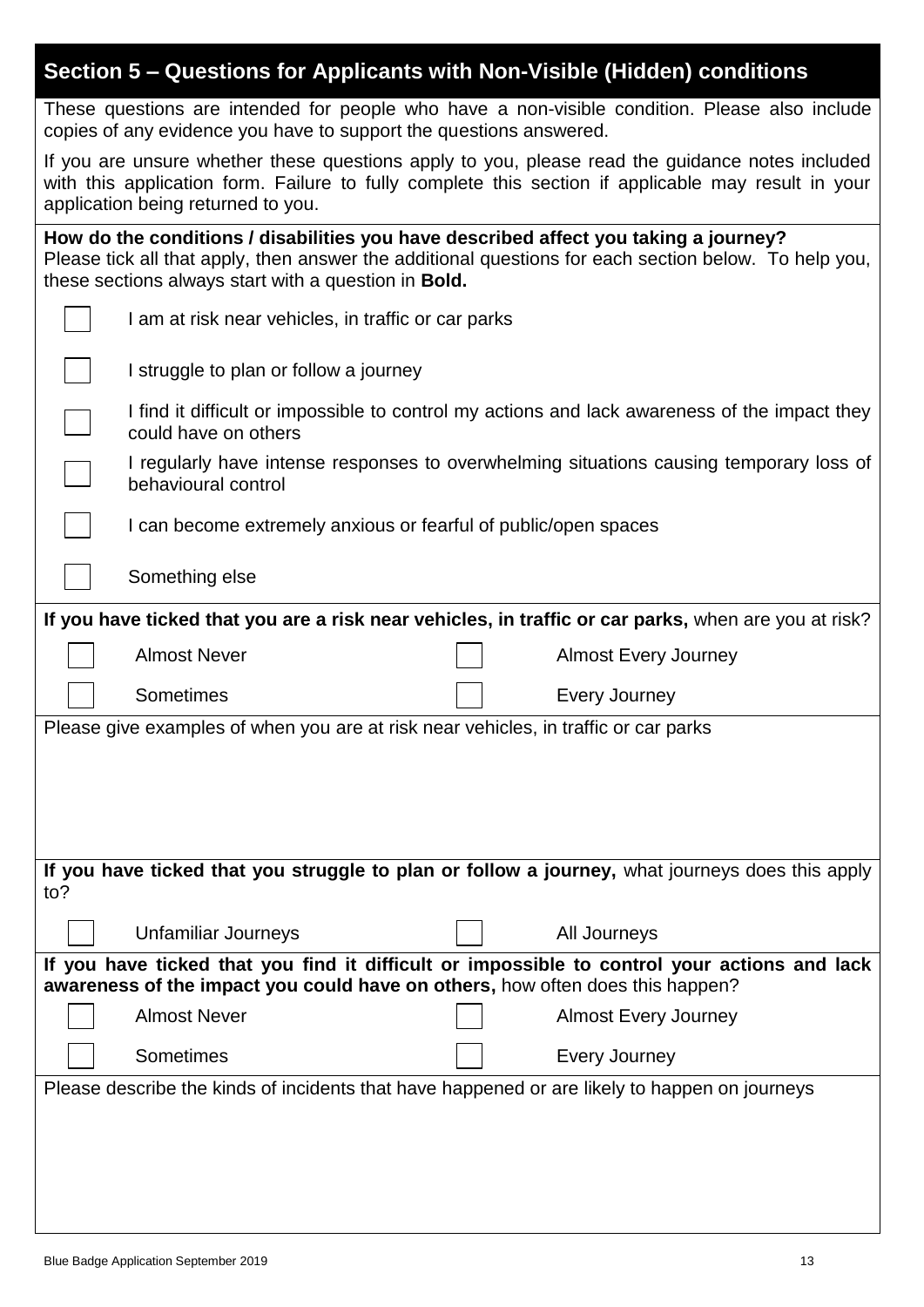| If you have ticked that you regularly have intense responses to overwhelming situations<br>causing temporary loss of behavioural control, how often does this happen?       |                                                                                         |  |                                                                                             |  |
|-----------------------------------------------------------------------------------------------------------------------------------------------------------------------------|-----------------------------------------------------------------------------------------|--|---------------------------------------------------------------------------------------------|--|
|                                                                                                                                                                             | <b>Almost Never</b>                                                                     |  | <b>Almost Every Journey</b>                                                                 |  |
|                                                                                                                                                                             | Sometimes                                                                               |  | Every Journey                                                                               |  |
|                                                                                                                                                                             | Please give examples of the situations that cause temporary loss of behavioural control |  |                                                                                             |  |
|                                                                                                                                                                             |                                                                                         |  |                                                                                             |  |
|                                                                                                                                                                             |                                                                                         |  |                                                                                             |  |
|                                                                                                                                                                             |                                                                                         |  | If you have ticked that you become extremely anxious or fearful of public/open spaces, when |  |
|                                                                                                                                                                             | do you become anxious or fearful?                                                       |  |                                                                                             |  |
|                                                                                                                                                                             | <b>Almost Never</b>                                                                     |  | <b>Almost Every Journey</b>                                                                 |  |
|                                                                                                                                                                             | Sometimes                                                                               |  | Every Journey                                                                               |  |
|                                                                                                                                                                             | Please describe the levels of anxiety                                                   |  |                                                                                             |  |
|                                                                                                                                                                             |                                                                                         |  |                                                                                             |  |
|                                                                                                                                                                             |                                                                                         |  |                                                                                             |  |
|                                                                                                                                                                             | If you have ticked Something Else, please describe what affects you taking a journey    |  |                                                                                             |  |
|                                                                                                                                                                             |                                                                                         |  |                                                                                             |  |
|                                                                                                                                                                             |                                                                                         |  |                                                                                             |  |
|                                                                                                                                                                             |                                                                                         |  |                                                                                             |  |
|                                                                                                                                                                             |                                                                                         |  |                                                                                             |  |
|                                                                                                                                                                             |                                                                                         |  | How would a blue badge improve taking a journey between a vehicle and your destination for  |  |
| you?                                                                                                                                                                        |                                                                                         |  |                                                                                             |  |
|                                                                                                                                                                             |                                                                                         |  |                                                                                             |  |
|                                                                                                                                                                             |                                                                                         |  |                                                                                             |  |
|                                                                                                                                                                             |                                                                                         |  |                                                                                             |  |
|                                                                                                                                                                             |                                                                                         |  |                                                                                             |  |
| What measures are currently taken to try to improve journeys for you between a vehicle and<br>your destination? (please list the measures taken to try to improve journeys) |                                                                                         |  |                                                                                             |  |
|                                                                                                                                                                             |                                                                                         |  |                                                                                             |  |
|                                                                                                                                                                             |                                                                                         |  |                                                                                             |  |
|                                                                                                                                                                             |                                                                                         |  |                                                                                             |  |
|                                                                                                                                                                             |                                                                                         |  |                                                                                             |  |
|                                                                                                                                                                             | How effective are these measures?                                                       |  |                                                                                             |  |
|                                                                                                                                                                             |                                                                                         |  |                                                                                             |  |
|                                                                                                                                                                             |                                                                                         |  |                                                                                             |  |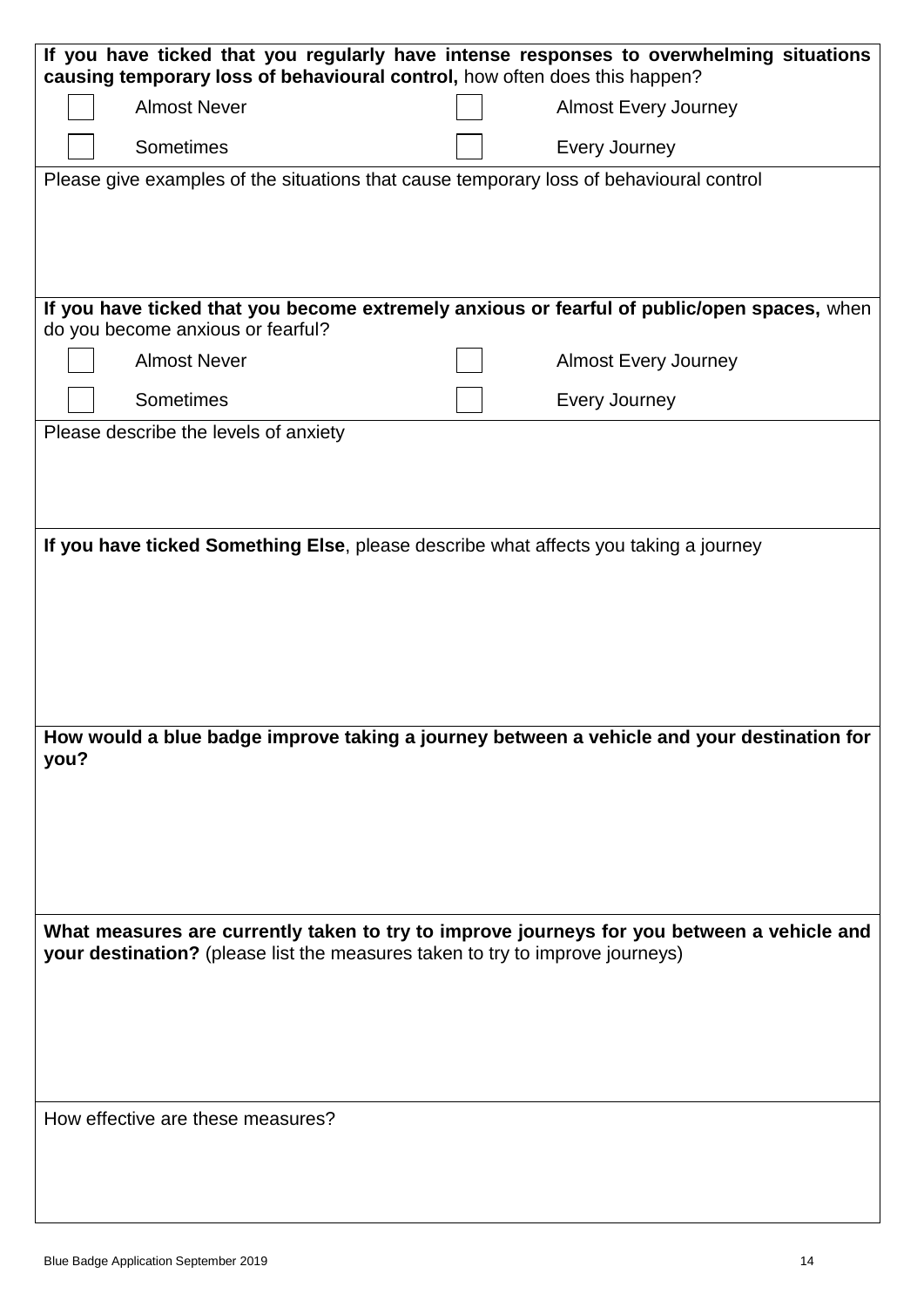# **Section 6 – Questions for Applicants aged under 3 years**

These questions are intended for children under the age of three who may be eligible for a Blue Badge if they answer "Yes" to one of the following criteria. If you are unsure whether these questions apply to your child, please read the guidance notes.

**For all applications of this type**, please enclose a letter from a healthcare professional that has been involved in your child's treatment (for example your GP or paediatrician) giving details of the child's medical condition and the type of medical equipment they need.

| we you applying on behalf of a child under the age of three who has a $\gamma$ es: $\Box$ No |  |
|----------------------------------------------------------------------------------------------|--|
| condition requiring transportation of bulky medical equipment at all times?                  |  |

If yes, please state what type of equipment is required:

Are you applying on behalf of a child under the age of three that suffers from a condition that requires that they must be always kept near a motor vehicle so that they can, if necessary, be treated for that condition on the vehicle or be taken quickly in the vehicle to a place where they can be treated? Yes: No:

If you have answered YES, please describe the child's medical condition:

# **Section 7 – Questions for Applicants with a disability in both arms**

These questions are intended for people who drive a vehicle regularly, have a severe disability in both arms and are unable to operate, or have considerable difficulty in operating, parking meters but otherwise do not have a specific condition that impacts their mobility. If you are unsure whether these questions apply to you, please read the guidance notes enclosed.

| Do you drive regularly?                                                                                                                              | Yes: $\Box$ No: $\Box$                   |  |
|------------------------------------------------------------------------------------------------------------------------------------------------------|------------------------------------------|--|
| Are you unable to operate or have considerable difficulty operating a parking<br>meter or pay and display machine due to your upper limb disability? | Yes: $\vert$ $\vert$ No: $\vert$ $\vert$ |  |
| Do you have a severe disability in both arms?                                                                                                        | Yes: $\vert$ $\vert$ No: $\vert$ $\vert$ |  |
| Do you drive a specially adapted vehicle?                                                                                                            | Yes: $\Box$ No: $\Box$                   |  |
| Please describe your medical condition/disability and the difficulties you have with operating parking<br>meters and pay and display vehicles        |                                          |  |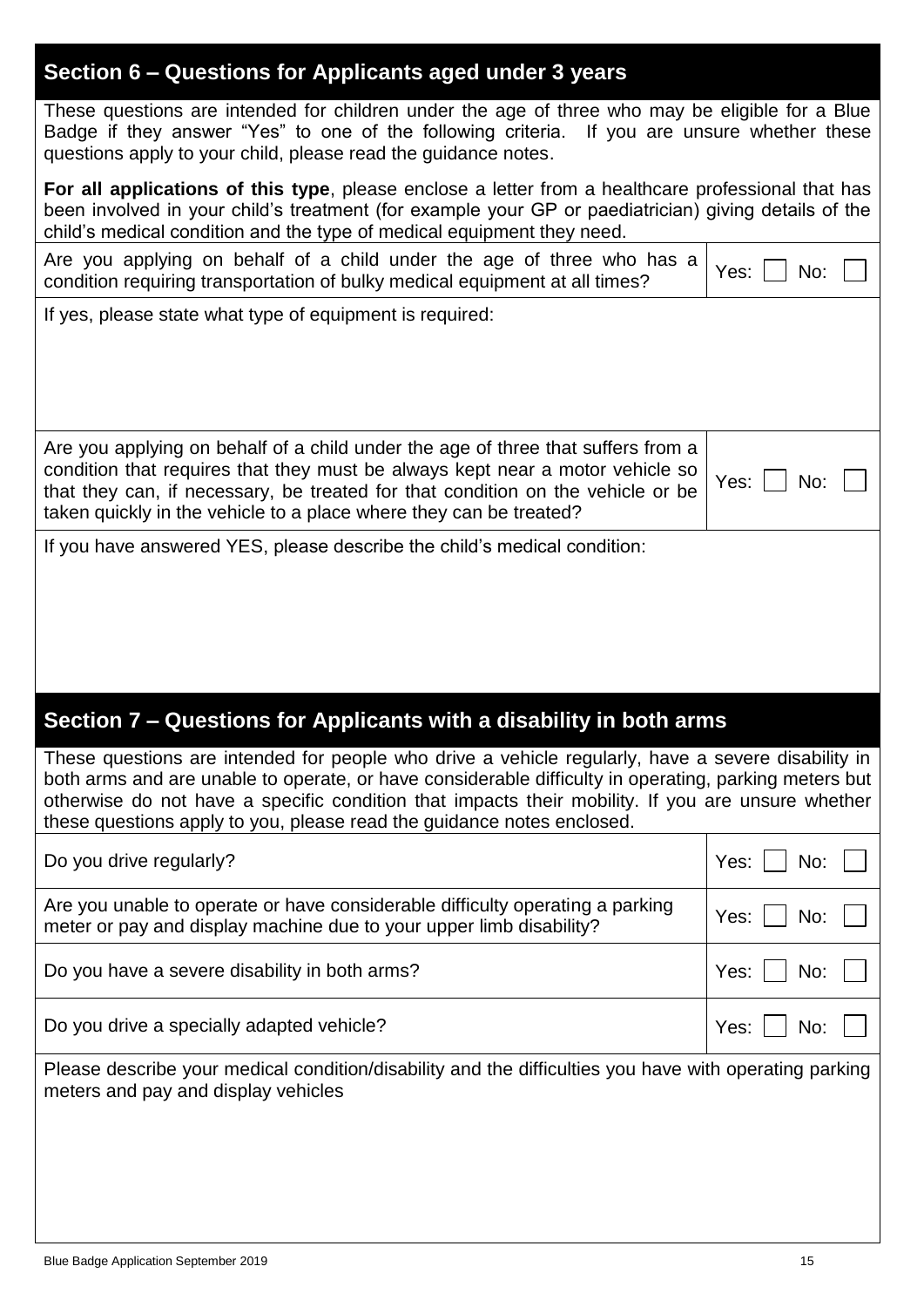# **Blue Badge Application Form – Additional Guidance Notes**

The badge is for your use and benefit only. It must only be displayed if you are travelling in the vehicle as a driver or passenger. You should not use the badge to allow non-disabled people to take advantage of the benefits while you sit in the car**.**

Misuse of the badge could lead to a £1,000 fine and confiscation of the badge.

#### **Applications for Patients who have a Terminal Illness**

If you are under the care of a Hospice, please contact them before making an application, as they will be able to advise you of the most appropriate application form to complete.

#### **Applications for Organisations**

Organisations should not complete this form and should instead apply online at [www.gov.uk/apply](https://www.gov.uk/apply-blue-badge)[blue-badge](https://www.gov.uk/apply-blue-badge)

#### **Payments**

If your application is successful, you will be required to pay a fee of £10.00 before a Badge can be issued to you. Do not send the fee with the form. We will contact you if your application is successful. We will only issue successful applicants with a Blue Badge once payment of the required fee has been received. Payment for the Blue Badge may be by Credit/Debit Card or Cheque made payable to Rutland County Council.

#### **Photograph**

Applicant photographs should be similar to those required for passports, but do not need to be taken by a professional or in a photograph booth. These can be taken with a digital camera or smartphone and printed as a high-quality image. To meet our requirements, photographs must:

- Show you on your own
- Be taken within the last 6 months
- Be in colour, not black and white
- Be clear and in sharp focus, with a clear difference between your face and the background
- Be taken against a plain light background
- Be of you forward facing and looking straight at the camera
- Not be torn, creased or marked
- Be printed as a high-quality image
- Show your full head, without any head covering, unless you wear one for religious beliefs or medical reasons.
- Be a close-up of your head and shoulders.

### **Section 1 – Declarations and signatures**

A local authority may refuse to issue a badge if they have reason to believe that the applicant is not who they claim to be or that the badge would be used by someone other than the person to whom it has been issued.

### **Section 4 and Section 5 – Questions for applicants who may be eligible under the discretionary criteria.**

Please also include copies of any evidence you have to support the questions answered.

Rutland County Council may ask you to have an independent assessment with a medical professional, such as a physiotherapist or occupational therapist, in order to determine whether you meet the eligibility criteria.